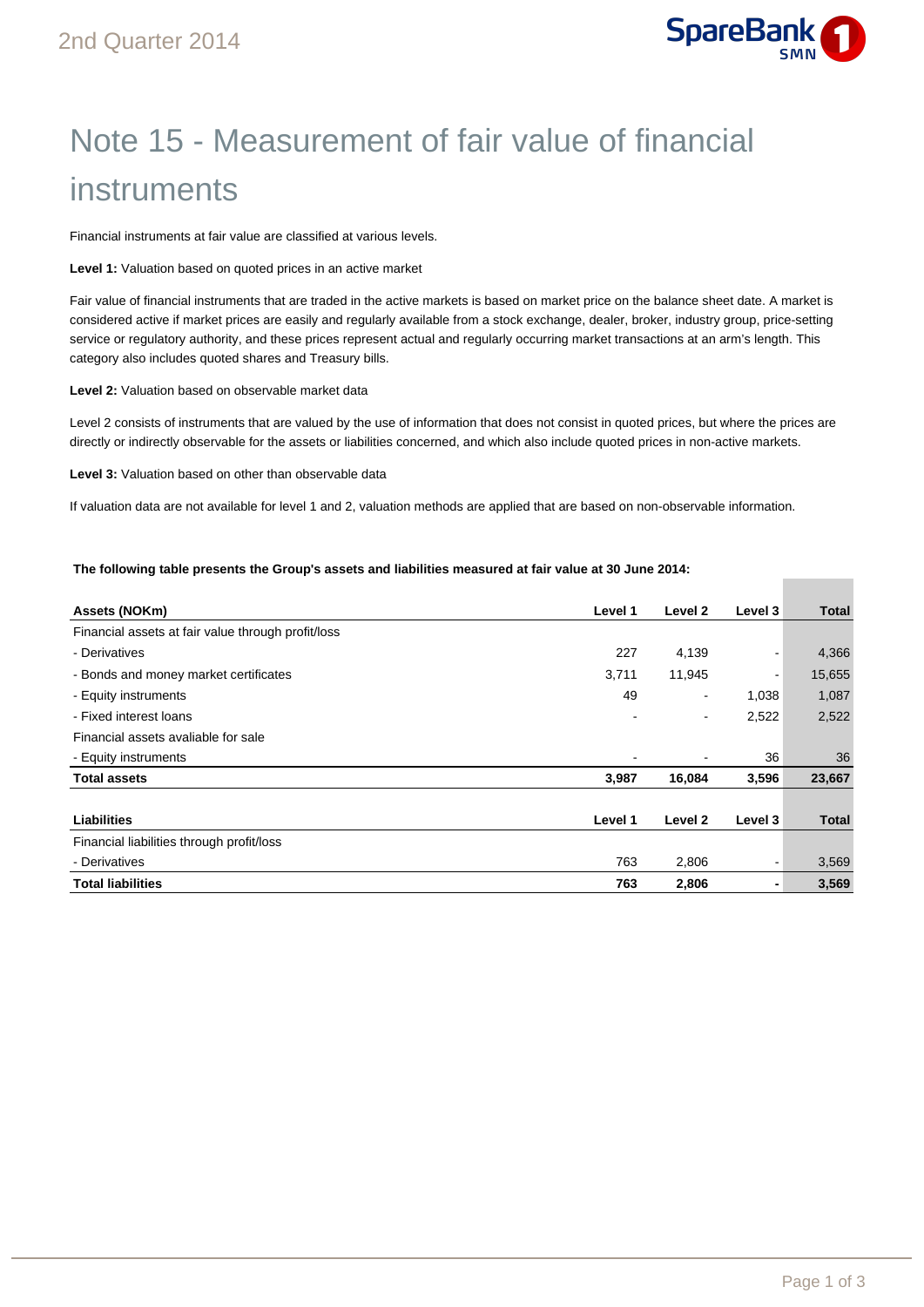

**College** 

## **The following table presents the Group's assets and liabilities measured at fair value at 30 June 2013:**

| Assets (NOKm)                                      | Level 1 | Level 2                  | Level 3 | <b>Total</b> |
|----------------------------------------------------|---------|--------------------------|---------|--------------|
| Financial assets at fair value through profit/loss |         |                          |         |              |
| - Derivatives                                      | 101     | 2,683                    |         | 2,784        |
| - Bonds and money market certificates              | 4,260   | 12,682                   |         | 16,942       |
| - Equity instruments                               | 98      | ٠                        | 821     | 919          |
| - Fixed interest loans                             |         | $\overline{\phantom{0}}$ | 2,752   | 2,752        |
| Financial assets avaliable for sale                |         |                          |         |              |
| - Equity instruments                               |         |                          | 46      | 46           |
| <b>Total assets</b>                                | 4,459   | 15,365                   | 3,619   | 23,444       |
|                                                    |         |                          |         |              |
| <b>Liabilities</b>                                 | Level 1 | Level 2                  | Level 3 | <b>Total</b> |
| Financial liabilities through profit/loss          |         |                          |         |              |
| - Derivatives                                      | 100     | 2,188                    |         | 2,288        |
| <b>Total liabilities</b>                           | 100     | 2,188                    |         | 2,288        |

**The following table presents the Group's assets and liabilities measured at fair value at 31 December 2013:** 

| Assets (NOKm)                                      | Level 1 | Level 2                  | Level 3 | <b>Total</b> |
|----------------------------------------------------|---------|--------------------------|---------|--------------|
| Financial assets at fair value through profit/loss |         |                          |         |              |
| - Derivatives                                      | 111     | 2,939                    |         | 3,050        |
| - Bonds and money market certificates              | 4,003   | 11,539                   | ۰       | 15,542       |
| - Equity instruments                               | 67      | $\overline{\phantom{a}}$ | 909     | 976          |
| - Fixed interest loans                             |         |                          | 2,648   | 2,648        |
| Financial assets avaliable for sale                |         |                          |         |              |
| - Equity instruments                               |         |                          | 40      | 40           |
| <b>Total assets</b>                                | 4,181   | 14,477                   | 3,597   | 22,256       |
|                                                    |         |                          |         |              |
| Liabilities                                        | Level 1 | Level 2                  | Level 3 | <b>Total</b> |
| Financial liabilities through profit/loss          |         |                          |         |              |
| - Derivatives                                      | 334     | 1,961                    |         | 2,295        |
| <b>Total liabilities</b>                           | 334     | 1,961                    | ٠       | 2,295        |

**The following table presents the changes in the instruments classified in level 3 as at 30 June 2014:** 

|                                       |                   | Equity                               | Equity                |              |
|---------------------------------------|-------------------|--------------------------------------|-----------------------|--------------|
|                                       |                   | <b>Fixed instruments instruments</b> |                       |              |
| (NOKm)                                | interest<br>loans | through<br>profit/loss               | available<br>for sale | <b>Total</b> |
| Opening balance 1 January             | 2,648             | 909                                  | 40                    | 3,597        |
| Investment in periode                 | 21                | 16                                   |                       | 37           |
| Disposals in the periode              | $-153$            | -80                                  | -                     | $-233$       |
| Gain or loss on financial instruments | 6                 | 192                                  | -3                    | 195          |
| Closing balance 30 June 14            | 2,522             | 1.038                                | 36                    | 3,596        |